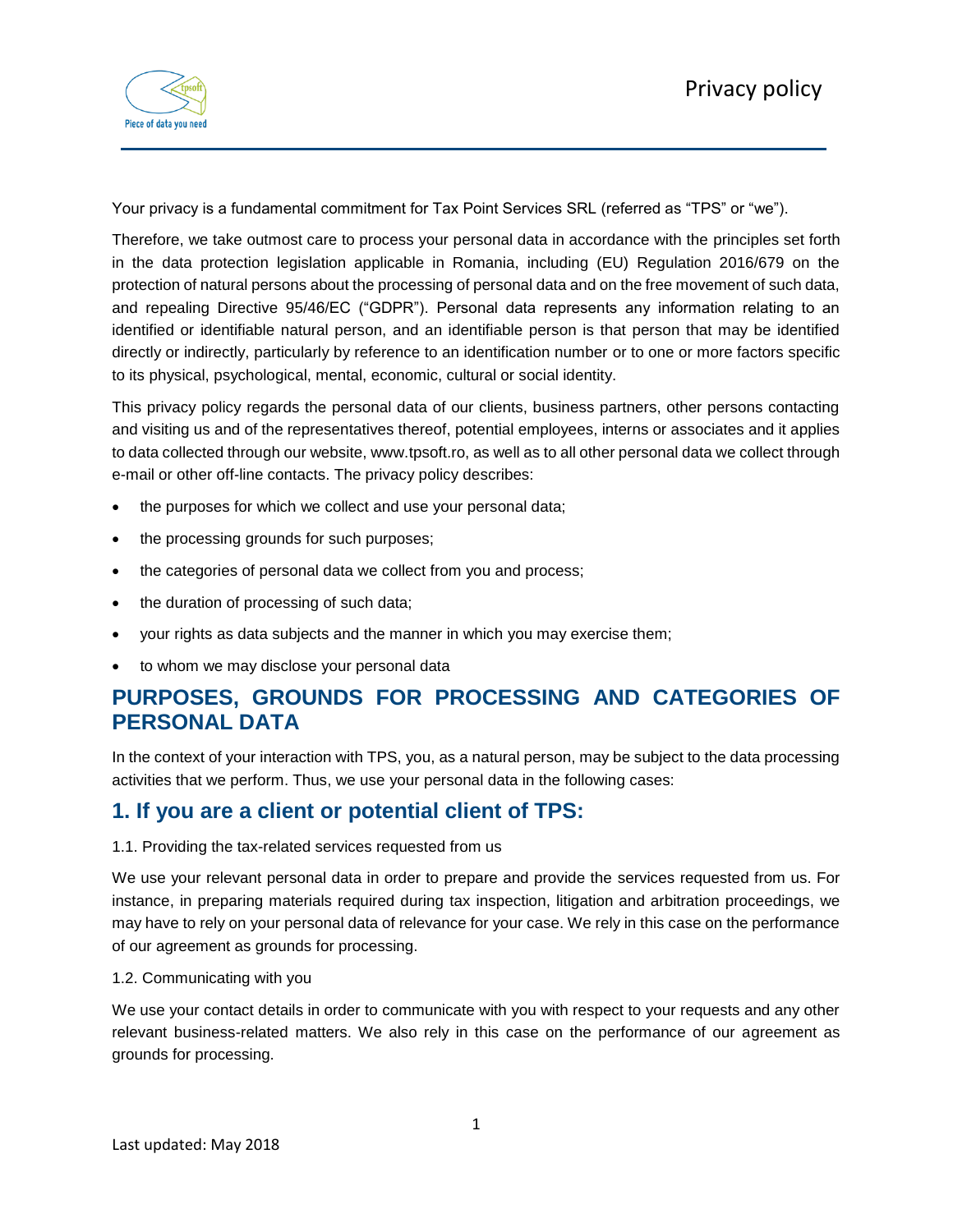

1.3 Data processing as obligation imposed by the law and by the statute governing the tax consultancy profession

We may process some of your data in the context of providing the services based on legal obligations or obligations imposed upon TPS by the statute governing the tax consultancy profession (e.g., a know-yourclient obligation). In such case, the grounds for processing is the legal obligation.

#### 1.4 Sending tax-related newsletters

We may also use your contact details in order to provide to you in electronic form our specialized newsletters on relevant developments in the legislation, case studies, and authorities' practice, but only if you have subscribed and, hence, given your express consent to such processing. You can always withdraw your consent expressing thereby your option of not receiving our newsletters in the future by clicking "Unsubscribe" when you receive the respective e-mail or by writing at contact@tpsoft.ro

The categories of data processed in the context of our relationship with you are your name, e-mail, phone, fax, address, as well as other personal data you may provide directly to us.

### **2. If you are a representative or contact person of a TPS's client or potential client**

#### 2.1. Providing the tax-related services requested from us

We use your relevant personal data in order to prepare and provide the services requested from us. For instance, we may use the personal data to manage the relationship with the client you represent or we may have to rely on your personal data in preparing materials required during the course of tax inspection, litigation and arbitration proceedings. We rely in this case on the legitimate interest in providing our services according to our area of activity and managing the relationship with our clients.

#### 2.2. Communicating with you

We use your contact details in order to communicate with you with respect to your requests and any other relevant business-related matters. We also rely in this case on the legitimate interest in providing our services according to our area of activity.

2.3 Data processing as obligation imposed by the law and by the statute governing the tax consultancy profession

We may process some of your data in the context of providing the services based on legal obligations or the obligations imposed upon TPS by the statute governing the tax consultancy profession (e.g., a knowyour-client obligation). In such case, the grounds for processing is the legal obligation.

#### 2.4 Sending tax-related newsletters

We may also use your contact details in order to provide to you in electronic form our specialized newsletters on the relevant developments in the legislation, case studies, and authorities' practice, but only if you have subscribed and, hence, given your express consent to such processing. You can always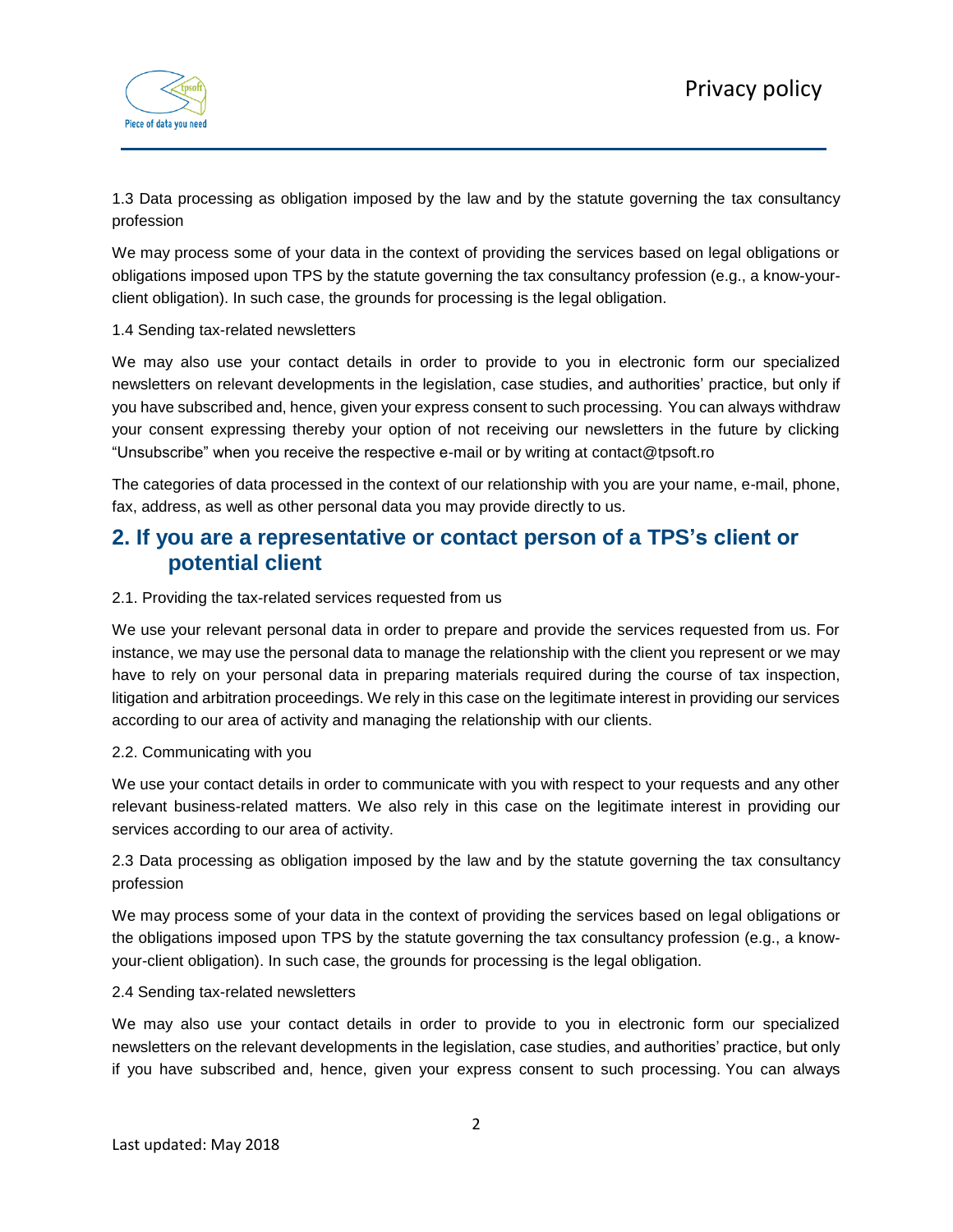

withdraw your consentexpressing thereby your option of not receiving our newsletters in the future by clicking "Unsubscribe" when you receive the respective e-mail or by writing at [contact@tpsoft.ro.](mailto:contact@tpsoft.ro)

In all cases, the data is provided either directly by you or by the client. The categories of data processed in this context are generally your name, position, e-mail, phone, fax, address, identification data, as well as other personal data provided to TPS, usually by you, as needed to fulfill the above purposes.

## **3. If you are an employee or other collaborator of a TPS client or potential client**

### 3.1. Providing the tax-related services requested from us

We use your relevant personal data in order to prepare and provide the services requested from us. For instance, we may use the personal data to manage the relationship with the client you represent or we may have to rely on your personal data in preparing materials required during the course of tax inspection litigation and arbitration proceedings. We rely in this case on the legitimate interest in providing our services according to our area of activity.

#### 3.2. Communicating with you

We use your contact details in order to communicate with you with respect to your requests and any other relevant business-related matters. We also rely in this case on the legitimate interest in providing our services according to our area of activity.

3.3 Data processing as obligation imposed by law and by the statute governing the tax consultancy profession

We may process some of your data in the context of providing the services based on legal obligations or the obligations imposed upon TPS by the statute governing the tax consultancy profession (e.g., a knowyour-client obligation). In such case, the grounds for processing is the legal obligation.

3.4 Sending legal, tax and IP-related newsletters

We may also use your contact details in order to provide to you in electronic form our specialized newsletters on relevant developments in the legislation, case studies, and authorities' practice, but only if you subscribed and, hence, given your express consent to such processing. You can always withdraw your consent expressing thereby your option of not receiving our newsletters in the future by clicking "Unsubscribe" when you receive the respective e-mail or by writing at [contact@tpsoft.ro.](mailto:contact@tpsoft.ro)

In all cases, the data is provided either directly by you or by the client. The categories of data processed in this context are generally your name, position, e-mail, phone, fax, address, identification data, as well as other personal data provided to TPS, usually by you, as needed to fulfill the above purposes.

## **4. If you are a business partner of TPS**

4.1. Maintaining our contractual relationship with you

We use your relevant personal data in order to maintain our contractual relationship with you. We rely in this case on the performance of our agreement as grounds for processing.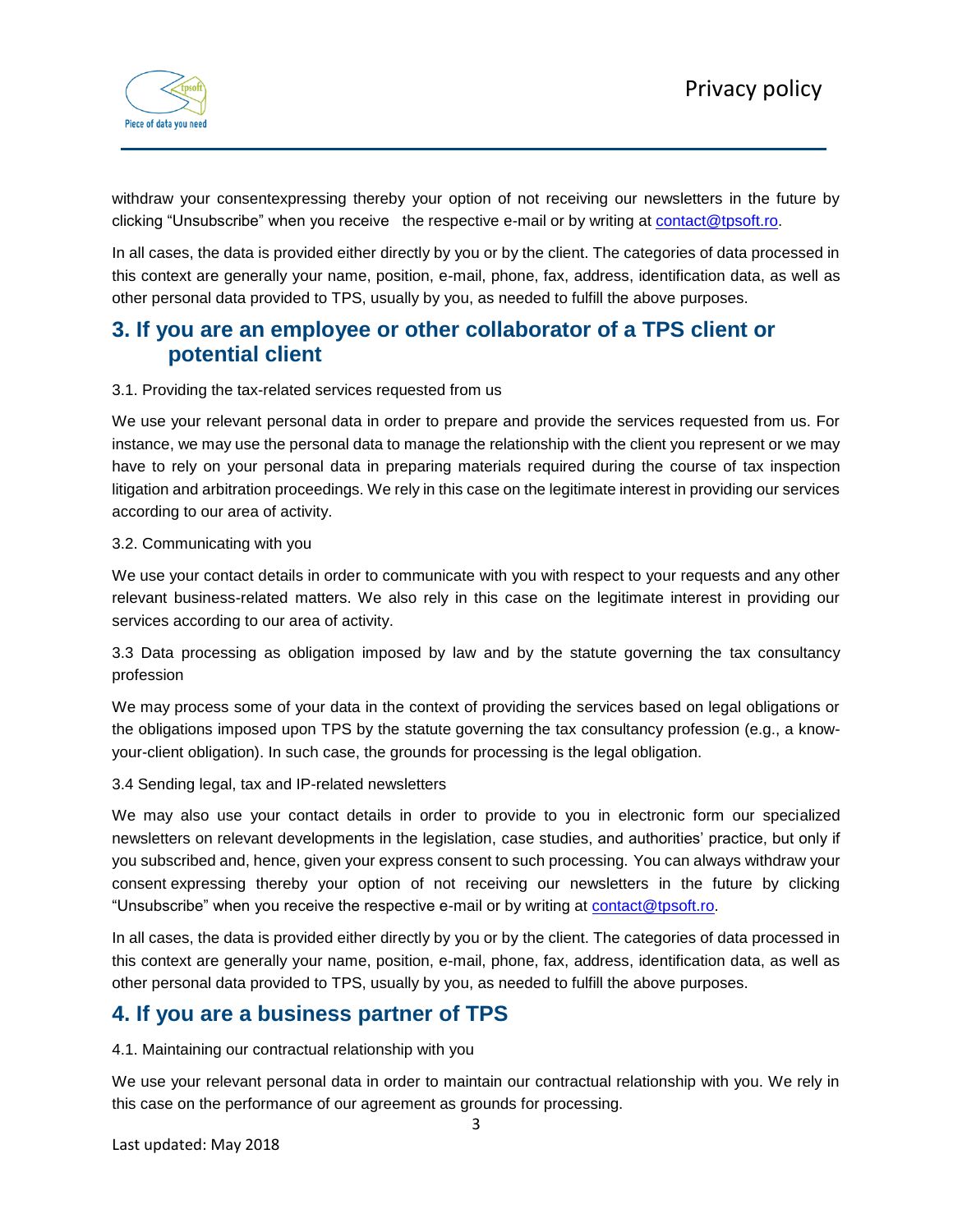

### 4.2. Communicating with you

We use your contact details in order to communicate with you with respect to any relevant business-related matters. We also rely in this case on the performance of our agreement as grounds for processing.

4.3 Data processing as obligation imposed by law and by the statute governing the tax consultancy profession

We may process some of your data in the context of providing the services based on legal obligations or the obligations imposed upon TPS by the statute governing the tax consultancy profession. In such case, the ground of the processing is the legal obligation.

The categories of data processed in the context of our relationship with you are your name, e-mail, phone, fax, address, as well as other personal data you may provide directly to us.

## **5. If you are a representative, contact person, employee or other collaborator of a TPS's business partner**

5.1. Maintaining our contractual relationship with our business partner

We use your relevant personal data in order to maintain our contractual relationship with our business partner. We rely in this case on the legitimate interest in ensuring that the contractual relationship is managed properly.

#### 5.2. Communicating with you

We use your contact details in order to communicate with you with respect to any relevant business-related matters. We also rely in this case on the legitimate interest of ensuring that the contractual relationship is adequately carried out.

5.3 Data processing as obligation imposed by law and by the statute governing the tax consultancy profession

We may process some of your data in the context of providing the services based on legal obligations or the obligations imposed upon TPS by the statute governing the tax consultancy profession. In such case, the grounds for processing is the legal obligation.

In all cases, the data is provided either directly by you or by the business partner. The categories of data processed in this context are generally your name, position, e-mail, phone, fax, address, identification data, as well as other personal data provided to TPS, usually by you, as needed to fulfill the above purposes.

## **6. If you are a job/internship applicant:**

We use the personal data contained in the CVs we receive in order to assess the applicants' qualifications for a position within TPS, including in relation to our internship program. We rely our processing on the grounds of entering into and performing of the agreement.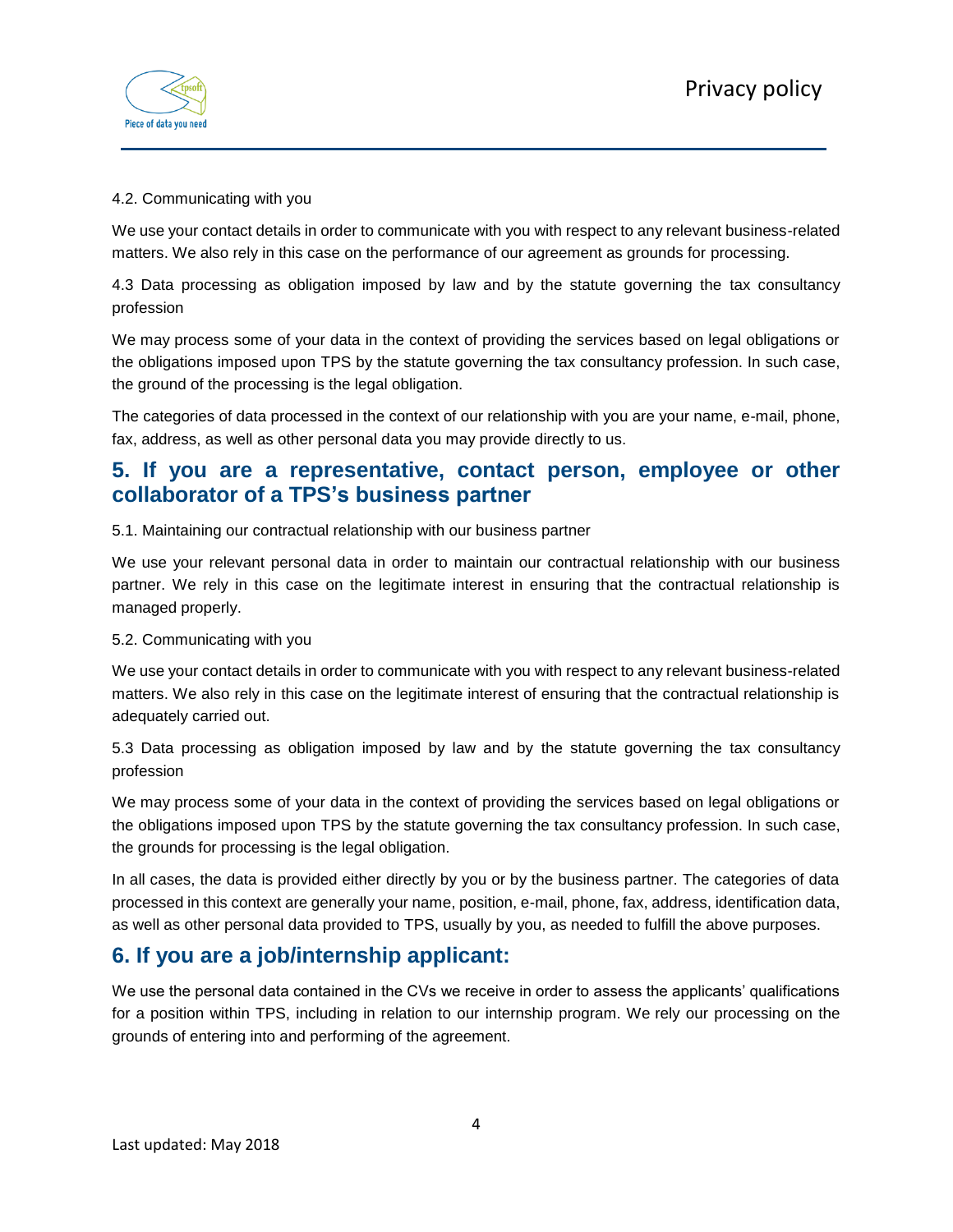

The categories of data processed in the context of our relationship with you are your name, e-mail, phone, fax, address, personal data included in CVs, education and training details, professional qualifications, as well as other personal data you may provide directly to us.

## **7. If you are a visitor of our premises:**

We use your personal data in order to ensure the security of our premises, assets and personnel. In this case, we base our data processing on the legitimate interest of TPS, namely the protection of such premises, assets and personnel.

The categories of data processed in this context are your name as well as other personal data you may provide directly to us.

### **8. If you are a user of our Internet website:**

We use the personal data we collect from you when you visit our Internet site, www.tpsoft.ro, in order to monitor the traffic and improve the content of the website. We base this data processing activity on our legitimate interest in ensuring the proper functioning of our Internet website, as well as its improvement.

The categories of data processed in this context are the hour and date of accessing the Internet website and the IP address from which our Internet website was accessed.

For all above categories of data subjects, we may also process your data in the context of changes in structure or similar transactions involving any TPS entity. In this case, the grounds for processing may be represented by the legal obligation (in case TPS is legally obliged to disclose certain personal data to public authorities), the performance of the agreement concluded by TPS in the context of such transaction (if you are a party to such agreement) or the legitimate interest of TPS to carry out the transaction in the most effective manner (in the rest of the cases).

## **PROVIDING THE PERSONAL DATA**

When the data is required directly from you, TPS kindly asks you to provide all categories of personal data we request in the aforementioned purposes, as otherwise we shall not be able to carry out our activity (including, among others, to provide you with our services).

If you provide to TPS the personal data of other natural persons, we kindly ask you to communicate to them before such disclosure the modality in which TPS intends to process their personal data, as described in this Privacy Policy.

## **DISCLOSURE OF YOUR PERSONAL DATA**

While as a rule we shall not disclose your personal data to any third parties, we may:

disclose your contact details to our affiliates within TPS;

if in your interest and necessary, disclose relevant personal data to courts of law and arbitration panels or relevant authorities, in the context of providing the services you have requested from us

# **DURATION OF PROCESSING**